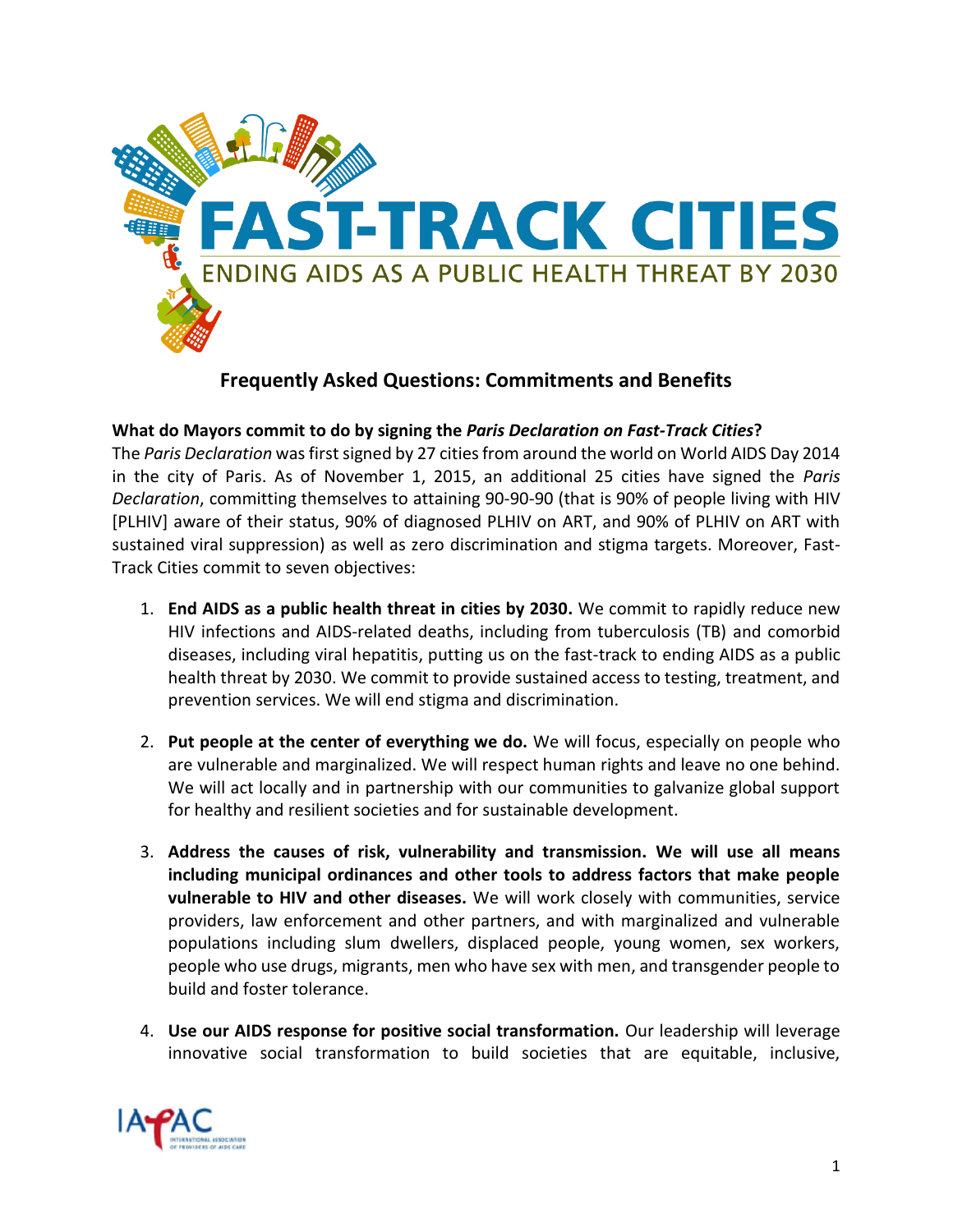responsive, resilient, and sustainable. We will integrate health and social programs to improve the delivery of services including HIV, TB, and other diseases. We will use advances in science, technology, and communication to drive this agenda.

- 5. **Build and accelerate an appropriate response to local needs.** We will develop and promote services that are innovative, safe, accessible, equitable, and free of stigma and discrimination. We will encourage and foster community leadership and engagement to build demand and to deliver services responsive to local needs.
- 6. **Mobilize resources for integrated public health and development.** Investing in the local AIDS response, together with a strong commitment to public health, is a sound investment in the future of our cities that fosters productivity, shared prosperity and wellbeing. We will adapt our city plans and resources for a fast-tracked response. We will develop innovative funding and mobilize additional resources and strategies to end AIDS as a public health threat by 2030.
- 7. **Unite as leaders.** We commit to develop an implementation plan and join with a network of cities to make the *Paris Declaration* a reality. Working in broad consultation with everyone concerned, we will regularly measure our results and adjust our responses to be faster, smarter, and more effective. We will support other cities and share our experiences, knowledge, and data about what works and what can be improved. We will report annually on our progress.

## **How are Fast-Track Cities operationalizing their** *Paris Declaration* **commitments?**

In addition to the above higher level commitments, Fast-Track Cities agree to work with IAPAC and other partners to implement the FTCI based on a five-point implementation strategy.

- 1. **Communications:** Under the auspices of Mayor's offices and local health departments, Fast-Track Cities agree to keep an open line of communication with IAPAC regarding their progress, challenges, and opportunities to further accelerate their urban AIDS responses.
- 2. **Technical Handshake:** Fast-Track Cities agree to support a "technical handshake" to allow for an exchange of technical information as well as epidemiologic, program, and other relevant data. IAPAC provides a dashboard for each Fast-Track City to map eight simple HIV indicators that will allow cities to report their progress toward attaining the 90-90-90 and zero discrimination and stigma targets, as well as any other HIV- or health-specific targets a city may which to map (e.g., uptake of combination prevention interventions). These city-specific dashboards plug into a Global FTCI Web Portal that includes, among other features, a communications platform facilitating inter-city collaboration and exchanges of information.
- 3. **Process and Oversight:** As part of their commitment, Fast-Track Cities are expected to convene a task force and/or advisory committee to focus on developing and building

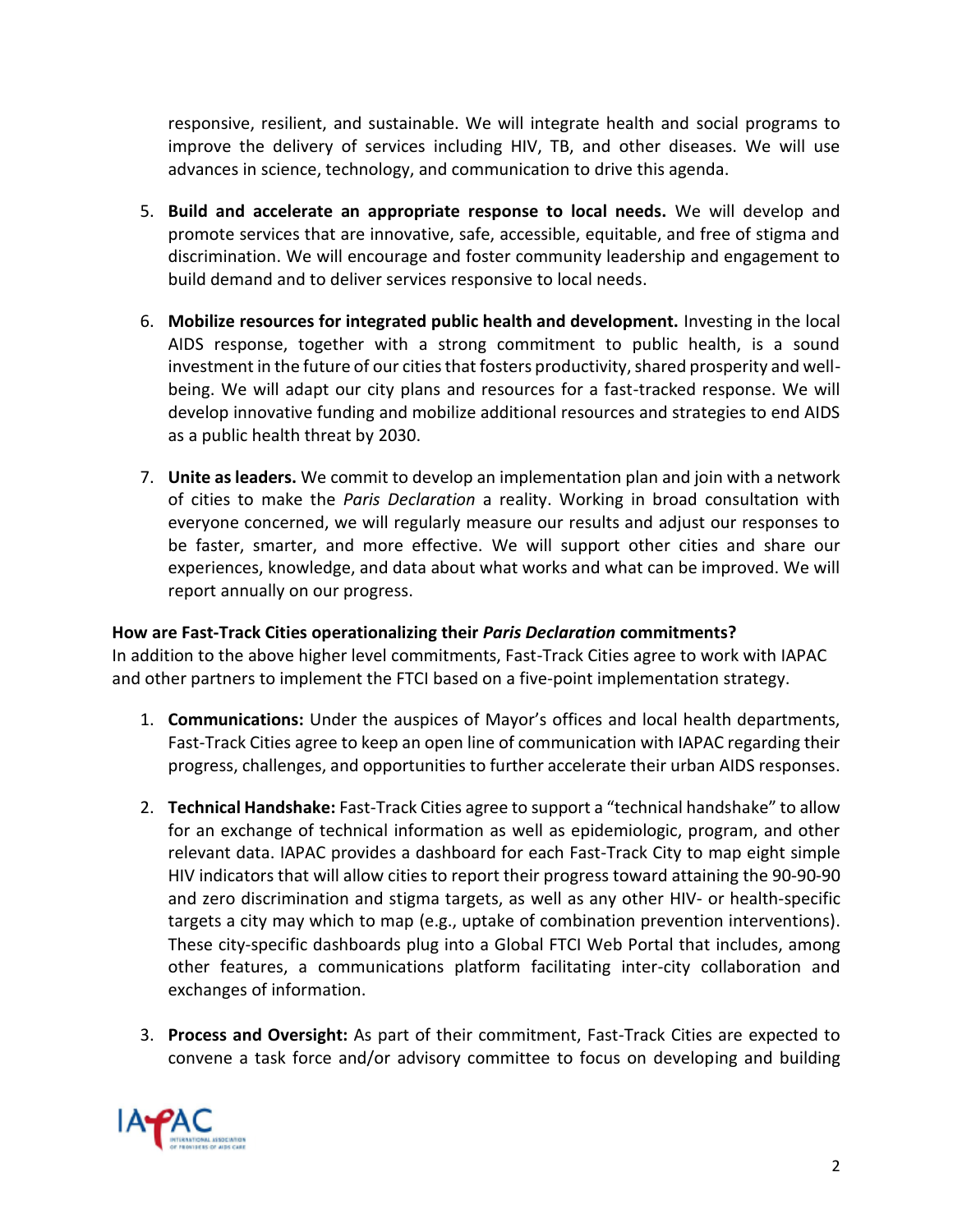consensus around metrics for success and a city-specific implementation plan to achieve the FTCI's objectives. While many cities already have a leadership group in place, IAPAC is making available a technical package that includes template documents, presentations, and guidelines that can assist with attaining the 90-90-90 and zero discrimination and stigma targets. In select Fast-Track Cities, IAPAC organizes city-specific consultations with local task forces and/or advisory committees in an effort to accelerate the consensusbuilding and implementation plan development processes.

4. **Report on Progress:** It is expected that Fast-Track Cities will report on their progress at least annually; these reports will be aggregated into an annual Fast-Track Cities report. Cities are encouraged to produce quarterly internal reports and make them available to local stakeholders, particularly affected communities. Guidance templates for these reports are provided in the IAPAC technical package. Additionally, Fast-Track Cities are encouraged to share best practices and case studies with other participating cities.

## **What are the benefits for cities that elect to join the FTCI?**

There are five main benefits that Fast-Track Cities enjoy as members of a global FTCI network:

- 1. **Join a global network to collectively end AIDS as a public health threat by 2030.** Joining the FTCI network is an opportunity to join the global fight against HIV and to connect with other cities that may be facing similar challenges in accelerating their local AIDS responses, particularly cities of similar jurisdictional structure. The FTCI facilitates formal and informal twinning partnerships and bidirectional technical exchanges between Fast-Track Cities. Additionally, the FTCI assists cities in publicizing their success stories locally, nationally, regionally, and internationally – communicating a sense of momentum.
- 2. **Use the FTCI as a framework for implementation and metrics of success.** While many Fast-Track Cities already have a local AIDS strategy and/or their own defined metrics for success, many Fast-Track Cities find it helpful to adopt the FTCI's metrics for success as well as augment their strategies with implementation guidance specific to optimizing the HIV care continuum. In some cities, discussions around the added value of the FTCI have served to catalyze collective action among local key stakeholders. Having the FTCI implementation plan helps focus discussions around concrete and measurable steps to accelerate local AIDS responses. In addition, where a Fast-Track City's health department may need assistance with data generation, analysis, and reporting, IAPAC dispatches expert technical assistance teams to support the use of standardized metrics as outlined in the *IAPAC Guidelines for Optimizing the HIV Care Continuum* (2015).
- 3. **Receive the FTCI technical package.** All Fast-Track Cities receive an IAPAC technical support package which includes an implementation plan template and organizational Gantt chart, meeting agenda templates, invitation letter templates, PowerPoint presentations, communications materials, and other proposal templates. Using the *IAPAC Guidelines for Optimizing the HIV Care Continuum* (2015) as its primary guidance, IAPAC